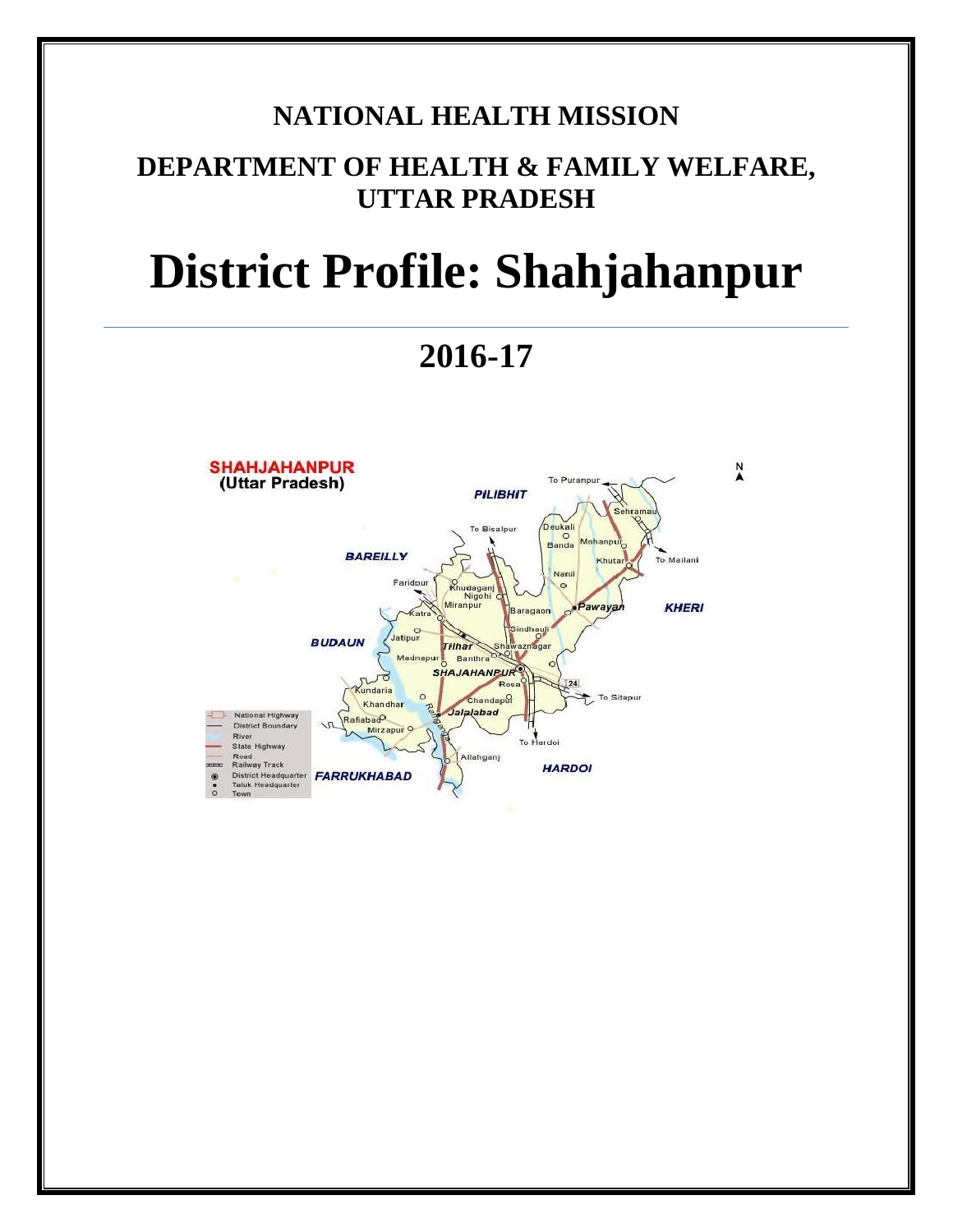#### **District Profile:**

|                                                         | Shahjahanpur | <b>Uttar Pradesh</b> |
|---------------------------------------------------------|--------------|----------------------|
| Rural Population (In lakhs) (Census 2011)               | 24.130       | 1551.11              |
| Number of Districts (RHS 2014)                          | 01           | 75                   |
| Number of Sub District (Tehsil/Taluka etc.) Census 2011 | 04           | 312                  |
| Number of Villages (RHS 2014)                           | 1077         | 106704               |
| Number of District Hospitals (RHS 2014)                 | 02           | 160                  |
| Number of Community Health Centres (RHS 2014)           | 17           | 773                  |
| Number of Primary Health Centres (RHS 2014)             | 36           | 3497                 |
| Number of Sub Centres (RHS 2014)                        | 299          | 20521                |

## **Demographic Profile**

| <b>Indicator</b>                                   | Shahjahanpur | <b>Uttar Pradesh</b> |
|----------------------------------------------------|--------------|----------------------|
|                                                    |              |                      |
| Total Population (In Crore) (Census 2011)          | 0.30         | 19.96                |
| Decadal Growth (%) (Census 2001)                   | 22.00        | 20.09                |
| Crude Birth Rate (SRS 2014)                        | 28.50        | 27.2                 |
| Crude Death Rate (SRS 2014)                        |              | 7.7                  |
| Natural Growth Rate (SRS 2014)                     |              | 19.5                 |
| Sex Ratio (Census 2011)                            | 907          | 908                  |
| Child Sex Ratio (Census 2011)                      | 854          | 899                  |
| Schedule Caste population (In Crore) (Census 2001) | 0.053        | 3.51                 |
| Schedule Tribe population (in crore) (Census 2001) | 0.00005      | 0.011                |
| Total Literacy Rate (%) (Census 2011)              | 59.50        | 69.72                |
| Male Literacy Rate (%) (Census 2011)               | 68.20        | 79.24                |
| Female Literacy Rate (%) (Census 2011)             | 49.60        | 59.26                |

## **Status of Health Indicators**

| <b>Indicators</b>               | Shahjahanpur       |                  | $\frac{0}{0}$<br><b>Decline</b><br>(MH) | <b>Uttar Pradesh</b> |                    | $\frac{6}{6}$<br><b>Decline</b><br>(MH) |
|---------------------------------|--------------------|------------------|-----------------------------------------|----------------------|--------------------|-----------------------------------------|
| <b>Infant Mortality Rate</b>    | 82<br>AHS 10-11)   | 80<br>AHS 12-13) | 2.44%                                   | 71<br>$(SRS-2006)$   | 50<br>$(SRS-2014)$ | 29.57%                                  |
| <b>Neo-Natal Mortality Rate</b> | 63<br>$AHS$ 10-11) | 58<br>AHS 12-13) | 7.94%                                   | 46<br>(SRS 2006)     | 35<br>$(SRS-2014)$ | 23.91%                                  |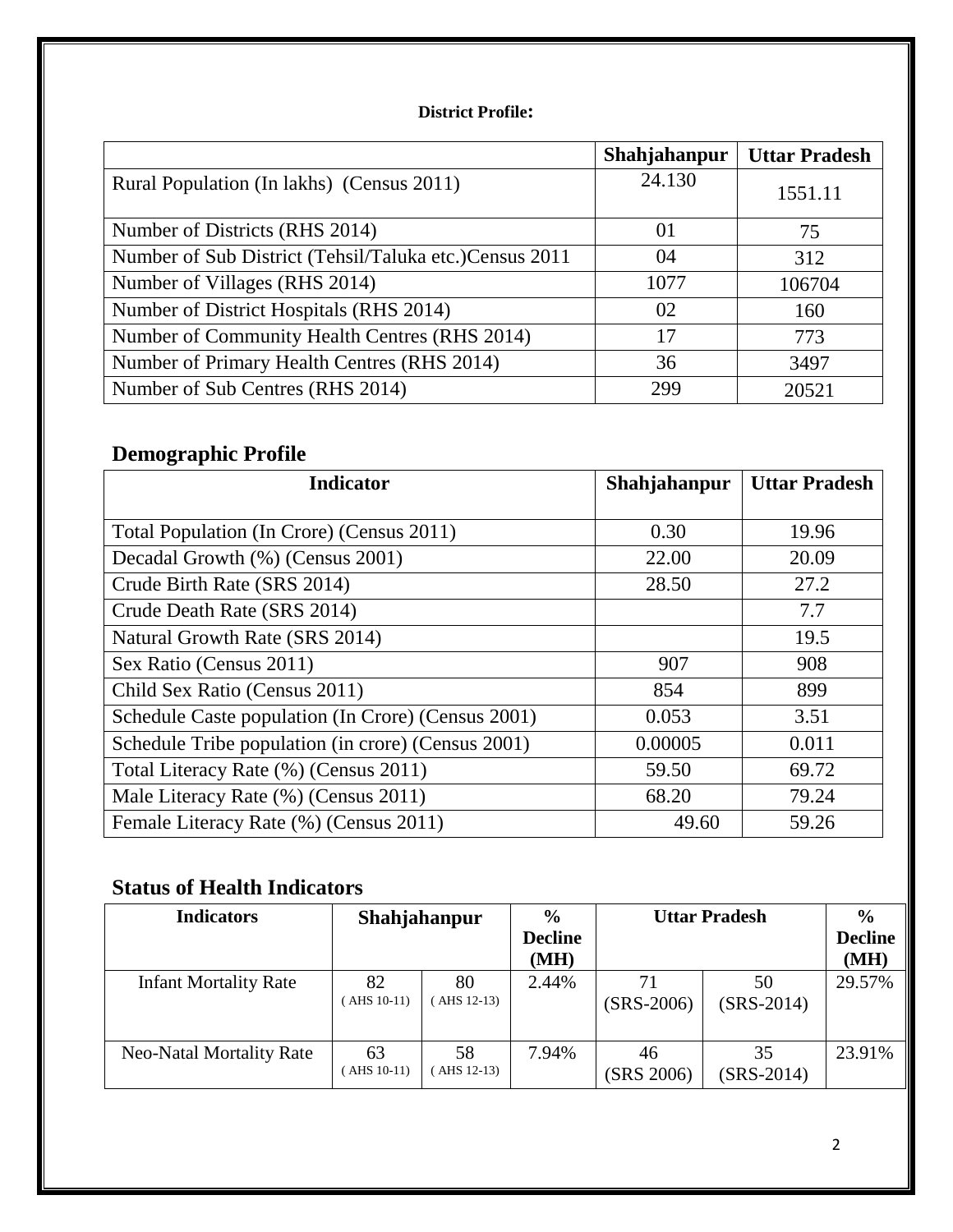| <b>Maternal Mortality Ratio</b>  | 437           | 196        | 54.92% | 440          | 285        | 35.22%  |
|----------------------------------|---------------|------------|--------|--------------|------------|---------|
|                                  | $(AHS 10-11)$ | AHS 12-13) |        | (SRS 2004-   | (SRS 2011- |         |
|                                  |               |            |        | 06)          | 13)        |         |
| <b>Total Fertility Rate</b>      | 4.4           | 4.2        | 4.76%  | 4.2          | 3.1        | 26.19%  |
|                                  | $AHS$ 10-11)  | AHS 12-13) |        | $(SRS-2006)$ | (SRS 2014) |         |
| <b>Under-five Mortality Rate</b> | 106           | 100        | 5.66%  | 91           | 64         | 29.67 % |
|                                  | $AHS$ 10-11)  | AHS 12-13) |        | (SRS 2008)   | (SRS 2013) |         |

## **Progress under Health Systems Strengthening**

| Sl.<br>N <sub>0</sub> | <b>Activity</b>                 |                                                                                                                                                                                      |                                                                                                                                                                                                                                                                        | <b>Status</b>                                          |            |                                                                   |
|-----------------------|---------------------------------|--------------------------------------------------------------------------------------------------------------------------------------------------------------------------------------|------------------------------------------------------------------------------------------------------------------------------------------------------------------------------------------------------------------------------------------------------------------------|--------------------------------------------------------|------------|-------------------------------------------------------------------|
| $\mathbf{1}$          | 24x7 PHCs                       |                                                                                                                                                                                      |                                                                                                                                                                                                                                                                        | Out of 36, 36 PHCs are functioning on 24x7 basis.      |            |                                                                   |
| $\overline{2}$        | Functioning<br>as FRUs          |                                                                                                                                                                                      | level) are working as FRUs                                                                                                                                                                                                                                             |                                                        |            | Only 03. Facilities (1 DH, 0 SDH and 2 other level CHC and others |
| 3                     | <b>ASHAs</b><br>Selected        |                                                                                                                                                                                      | 2196 ASHAs have been engaged<br>$(2196)$ have been trained in 1 <sup>st</sup> Module, and 1725<br>ASHAs are<br>trained upto 5 <sup>th</sup> Module and .1447 ASHAs trained in Round-1 &<br>1444 ASHAs trained in Round-2 of 6 <sup>th</sup> & 7 <sup>th</sup> Modules) |                                                        |            |                                                                   |
| $\overline{4}$        | Contractual<br>appointments     | 616 Human Resource (HR) has been approved.<br>Officers (MBBS) - 04, Specialist 8, AYUSH Mos/<br>(Medical)<br>Physicians 31, SNs 69, ANMs 57, LTs 05, Pharmacists 11, others<br>.431) |                                                                                                                                                                                                                                                                        |                                                        |            |                                                                   |
| 5                     | Rogi Kalyan<br>Samiti           | 16 facilities (2 DH, 14 CHCs) have been registered with RKS.                                                                                                                         |                                                                                                                                                                                                                                                                        |                                                        |            |                                                                   |
| 6                     | <b>VHSNCs</b>                   |                                                                                                                                                                                      |                                                                                                                                                                                                                                                                        | Out of 1077 villages, 922 villages constituted VHSNCs. |            |                                                                   |
| $\overline{7}$        | <b>DLVMCs</b>                   |                                                                                                                                                                                      |                                                                                                                                                                                                                                                                        | Completion of 1 DLVMC has been reported.               |            |                                                                   |
| 8                     | <b>VHNDs</b>                    |                                                                                                                                                                                      |                                                                                                                                                                                                                                                                        | 29760 VHNDs were held during 2015-16.                  |            |                                                                   |
| 9                     | <b>ERS</b>                      | 34 (102-Type) & 25 (108-Type) are operational.                                                                                                                                       |                                                                                                                                                                                                                                                                        |                                                        |            |                                                                   |
| 10                    | <b>MMU</b>                      | An approval of Mobile Medical Units (MMU) has been given to<br>the District.                                                                                                         |                                                                                                                                                                                                                                                                        |                                                        |            |                                                                   |
| 11                    | Ambulance                       | An approval of 59 ambulances has been given to the District.                                                                                                                         |                                                                                                                                                                                                                                                                        |                                                        |            |                                                                   |
| 12                    | Infrastructure<br>Strengthening | Facility<br><b>SC</b>                                                                                                                                                                | Sanctioned<br>8                                                                                                                                                                                                                                                        | New Construction<br>Completed<br>8                     | Sanctioned | Renovation/Up gradation<br>Completed                              |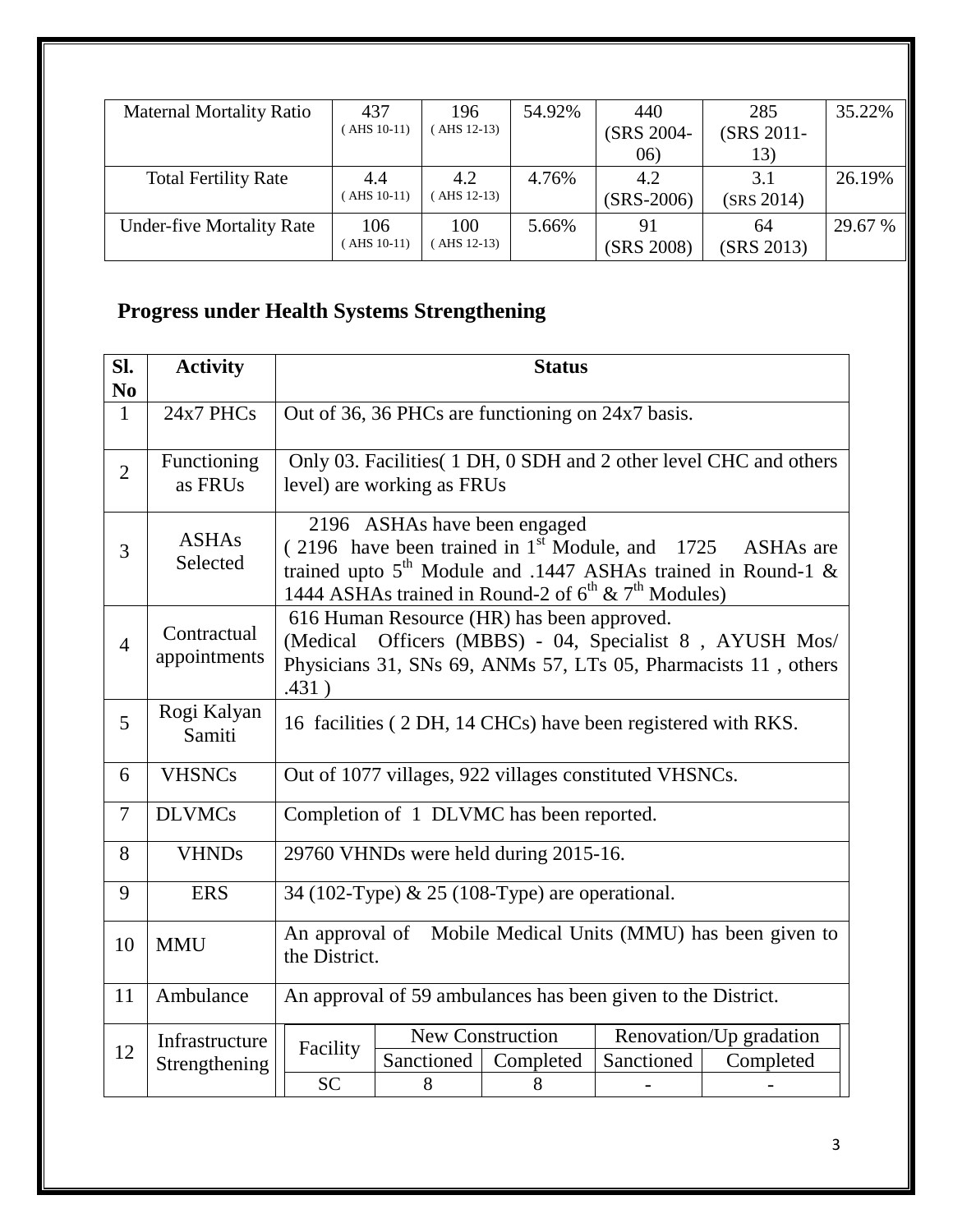|    |             | <b>PHC</b>                         |                                    | 0                                            |  |    |  |
|----|-------------|------------------------------------|------------------------------------|----------------------------------------------|--|----|--|
|    |             | Maternity<br>Wing<br>100 Bed       |                                    | Under<br>Construction                        |  |    |  |
|    |             | Maternity<br>Wing 30<br><b>Bed</b> |                                    | Under<br>Construction                        |  |    |  |
|    | New Born    |                                    |                                    | Sick New Born Care unit (SNCU)               |  | 01 |  |
| 13 | Care Units  |                                    | New Born Stabilization Unit (NBSU) |                                              |  | 01 |  |
|    | established |                                    | New Born Care Corner (NBCC)        |                                              |  | 16 |  |
|    |             |                                    |                                    | <b>Nutrition Rehabilitation Center (NRC)</b> |  | 01 |  |

### **Physical Progress of Institutional Deliveries and JSY**

| Year    | <b>Institutional Deliveries</b> | <b>JSY</b> beneficiaries |
|---------|---------------------------------|--------------------------|
| 2012-13 | 23051                           | 23051                    |
| 2013-14 | 31466                           | 27120                    |
| 2014-15 | 33196                           | 27413                    |
| 2015-16 | 34308                           | 28096                    |
| 2016-17 | 15499 (till august)             | 13020 (till august)      |

#### **1. Funds Released under NRHM** (in crores)

| Year         | <b>Allocation</b> | Release* | <b>Expenditure</b> |
|--------------|-------------------|----------|--------------------|
| 2012-13      | 17.30             | 11.81    | 10.88              |
| 2013-14      | 22.97             | 20.19    | 19.05              |
| 2014-15      | 48.49             | 34.50    | 27.35              |
| 2015-16      | 35.47             | 22.14    | 20.60              |
| <b>Total</b> | 124.23            | 88.64    | 77.88              |

\*Release figures for the F.Y. 2015-16 are updated on 31.03.2016 and provisional.

#### **NUHM**

#### **A. Demographic Profile (As per Census 2011):**

|   | Total 1<br>Population (In lakhs) |              |
|---|----------------------------------|--------------|
| - | Urban Population (In lakhs)      | $Q_{\Delta}$ |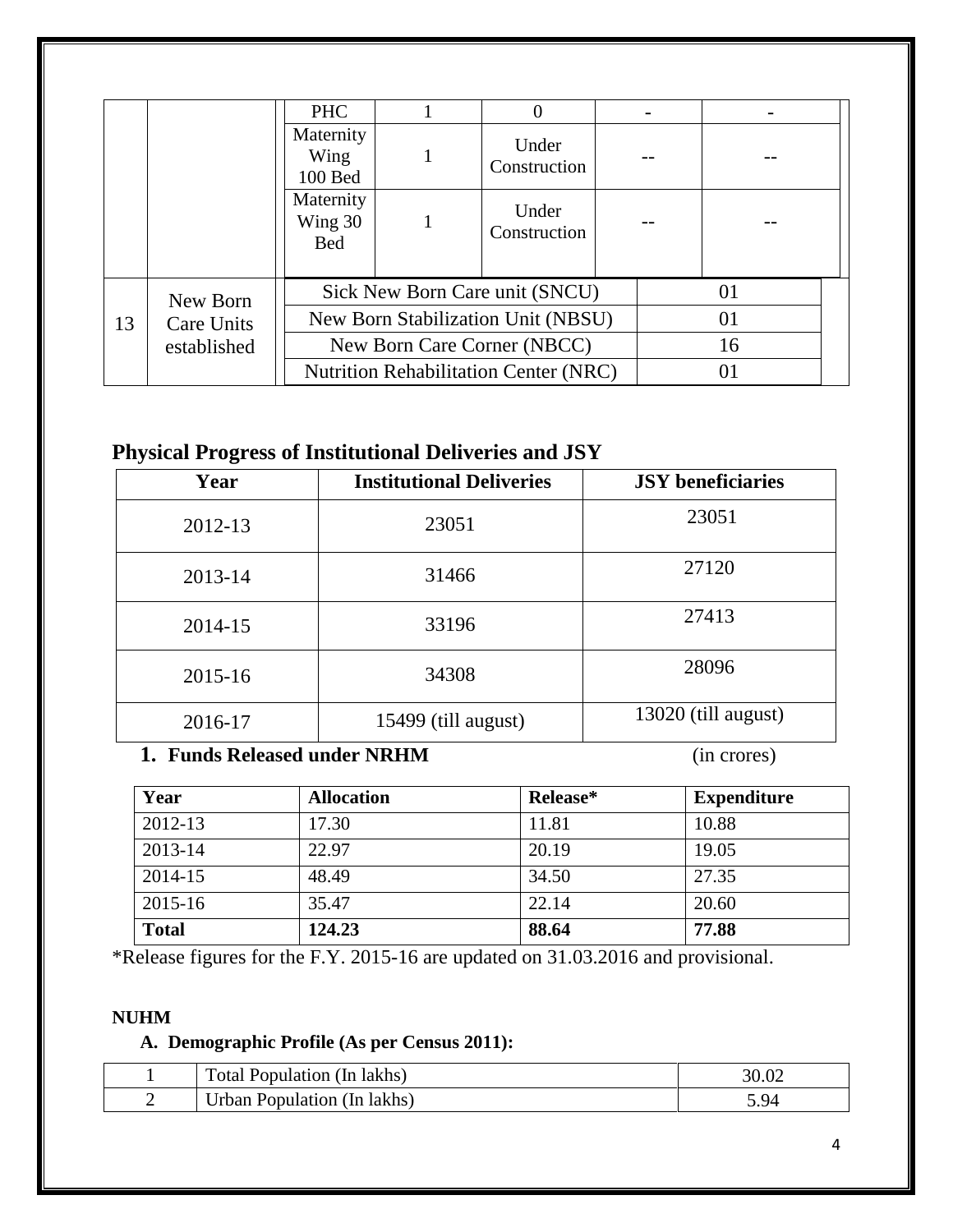| 3              | Urban Population as percentage of total population                                           | 19.78%            |
|----------------|----------------------------------------------------------------------------------------------|-------------------|
| $\overline{4}$ | Urban slum population (in lakhs)                                                             | 2.18              |
| 5              | Slum population as percentage of urban population                                            | 36.70%            |
| 6              | Number of Metro cities                                                                       |                   |
| 7              | Number of Million + cities $(> 10$ lakh population)                                          | $\theta$          |
| 8              | Number of cities with 1 to 10 lakh population                                                | $\theta$          |
| 9              | Number of towns with less than 1 lakh but more than 50<br>thousand population                | 15                |
| 10             | Number of State HQs/District HQs which have population<br>between 50 thousand to 30 thousand | $\mathbf{\Omega}$ |
| 11             | Total Eligible cities $(6+7+8+9+10)$                                                         |                   |
| 12             | Total cities covered under NUHM till 2015-16                                                 | 02                |

#### **B. Coverage:**

#### **Status of NUHM in the Distric :- Shahjahanpur**

# **(Position as on 31st December, 2015)**

| Sl. No. | <b>Activities</b>                     | <b>Approved</b>   | <b>Progress</b> |
|---------|---------------------------------------|-------------------|-----------------|
| 1.      | <b>Planning &amp; Mapping</b>         |                   |                 |
| 2.      | <b>Human Resource</b>                 | <b>Sanctioned</b> | $In - position$ |
|         | <b>Medical Officers</b>               | $4 + 11$          | $2 + 2$         |
|         | <b>Staff Nurses</b>                   | $\overline{7}$    | 7               |
|         | <b>Auxiliary Nurse Midwife (ANMs)</b> | 35                | 35              |
|         | Lab Technicians                       | 11                | 09              |
|         | Pharmacists                           | 11                | 11              |
|         | <b>ASHA</b>                           | 131               | 86              |
|         | Mahila Arogya Samiti (MAS)            |                   |                 |
|         | State Program Management Unit         |                   |                 |
|         | District Program Management Unit      | 01                | 01              |
| 3.      | <b>Infrastructure</b>                 |                   |                 |
|         | <b>U-PHCs</b>                         | 11                | 11              |
|         | Strengthening of U-PHCs               | $\overline{0}$    | $\overline{0}$  |
|         | New U-PHCs                            | $\overline{0}$    | $\overline{0}$  |
|         | <b>U-CHCs</b>                         | $\overline{0}$    | $\overline{0}$  |
|         | Strengthening of U-CHCs               | 0                 | 0               |